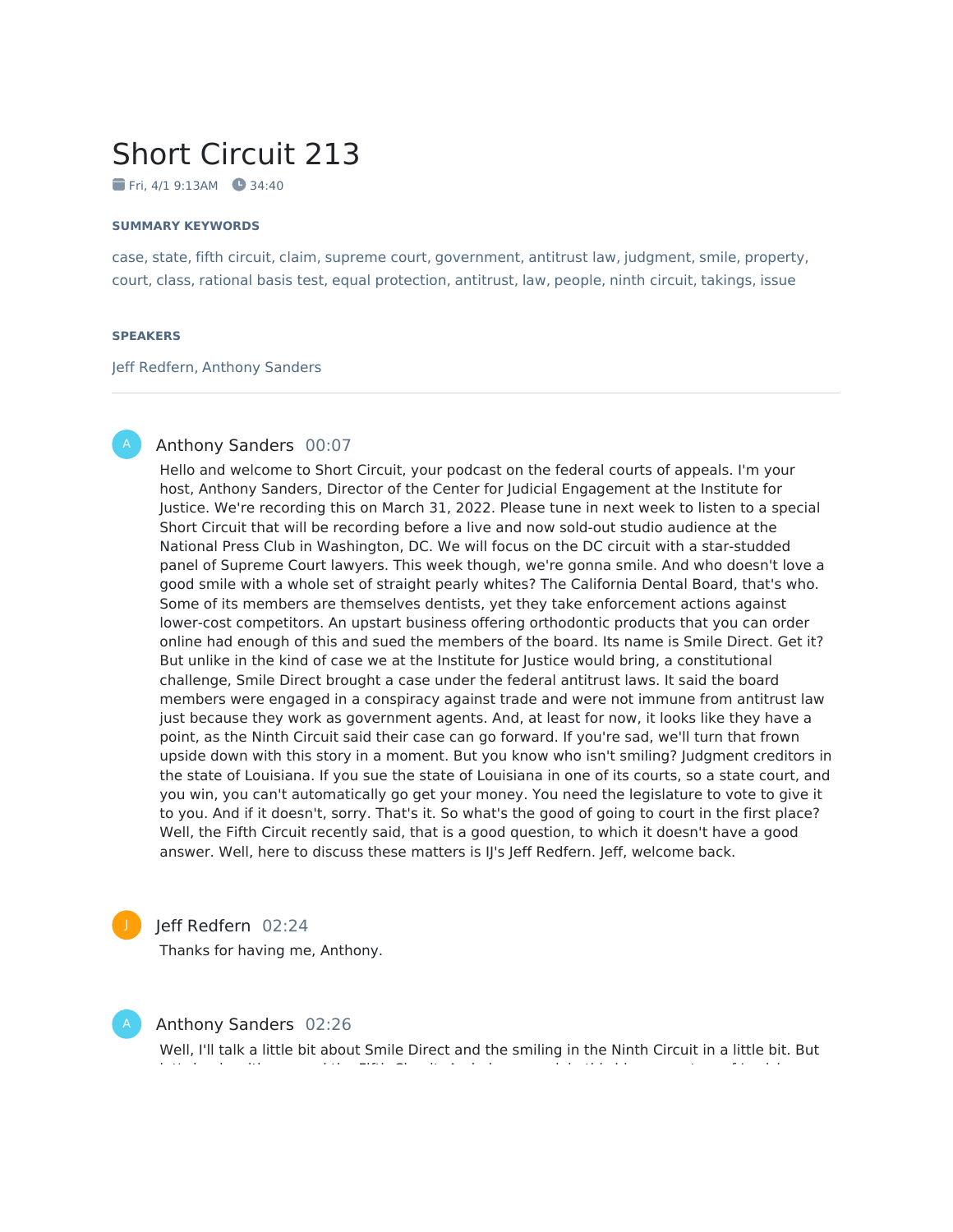let's begin with you and the Fifth Circuit. And please explain this bizarre system of Louisiana apparently not having courts really, if you sue the state.

# Jeff Redfern 02:48

J

Yeah, it's it's a pretty awful situation for plaintiffs in the state. Basically, if you win a judgment against the state or any of its political subdivisions, so you know, agencies, cities, whatever, they don't have to pay you. You have to go convince the legislature to specifically appropriate money. And if it doesn't do that, you're just out of luck. And there are a lot of examples of some pretty bad behavior here. There are agencies that will only appropriate money if you agree to waive interest on the judgment. So you know, even if it's been years and years, you're stuck with the original judgment, whereas, you know, under statute, you'd be entitled to get interest on it. And then there are also agencies that they'll only settle. They'll say, yeah, the court found we owe you this much, But we're willing to give you a lesser amount, take it or leave it. And a lot of people end up having to take it. So what happened in this case is interesting, though, because this wasn't a typical state court judgment. It wasn't a tort or a contract. This was a federal takings claim. Now, the Fifth Amendment says that when the government, whether it's state or local, takes your property, it has to pay you for it. And that includes when it just damages your property. So what happened in this case is you got 70 landowners and their property in New Orleans, which was damaged by the construction of some flood control culverts. So they sued in state court. They alleged a federal takings claim, they won and they got a judgment for \$10 million collectively. But they could not collect in the state court. So what they did was they went to federal court, and they said that they have a takings claim. It's a federal claim, it's federal constitutional claim, and the state has to pay them. Well, the district court and the Fifth Circuit both said that a failure to timely pay a judgment isn't a taking. Well, that is basically true. But it's not really what the claim was here. The claim was that the damage to the property itself was a taking, that the federal constitution entitles them to compensation, and that they still have not been paid. And that's not really the question that the court answered in this case. It sort of dodged the underlying federal constitutional issue. Now, full disclosure, I wrote an amicus brief in this case and in a similar case that ended up getting settled a couple of years ago, before there was a judgment. So this is an issue that comes up a lot in the Fifth Circuit, because, you know, Louisiana continues to not pay people when it takes their property. Now, what's interesting about this is that it turns out the origin of the Fifth Amendment here, we're gonna get really nerdy.

Anthony Sanders 05:59

That is what our listeners are here for.

# Jeff Redfern 06:02

I assumed as much, Anthony. I mean, it's your podcast, after all, so fair point. So the Takings Clause, as far as we can tell, has its origin in the Magna Carta. So go back 800 years, what was the issue that they were complaining about? Well, it's not that government was taking property without paying for it, it's that government was taking property without providing timely payment. They were giving these IOUs that were essentially worthless except to offset some future tax burden that you might have against the government. Well, what's crazy about this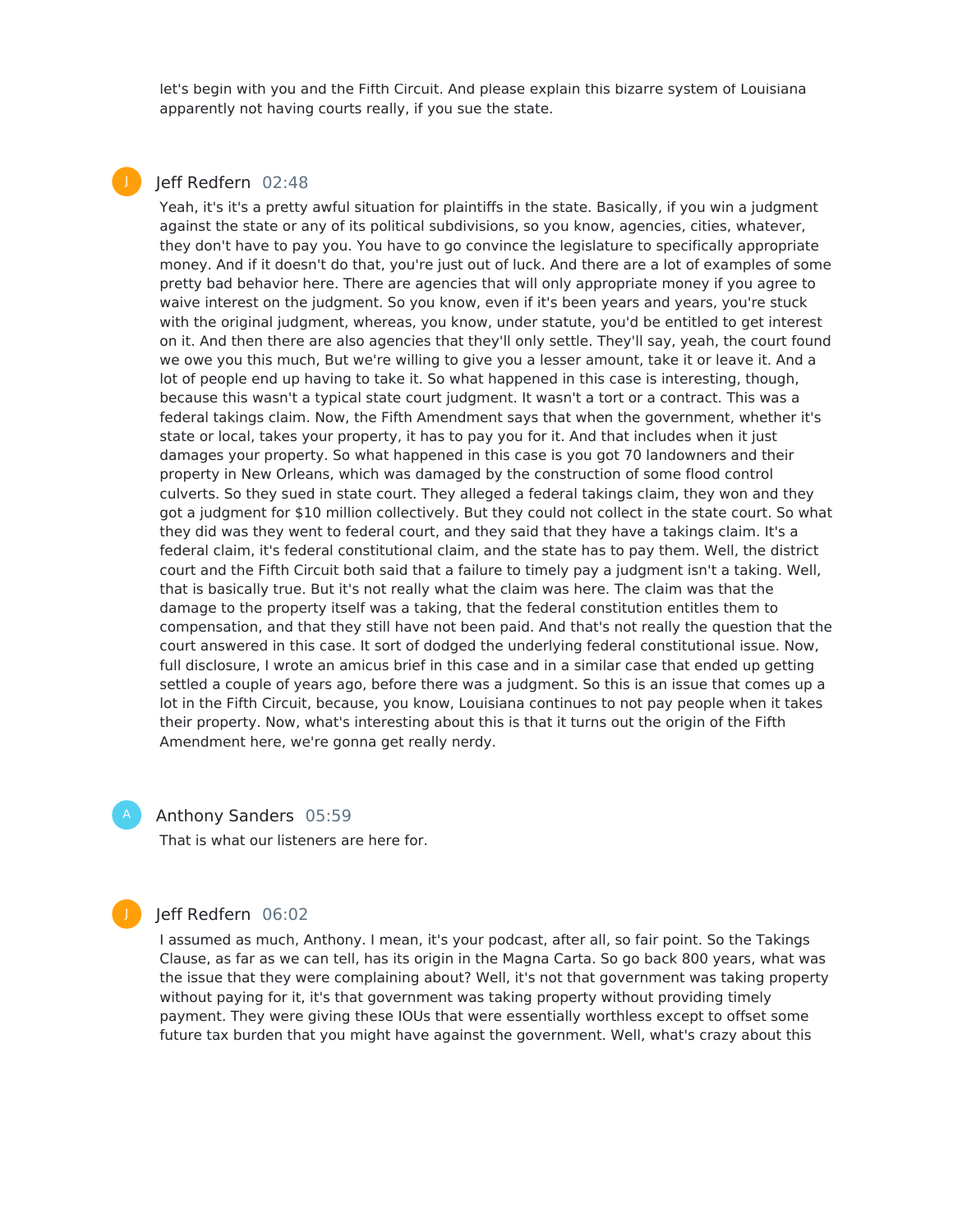case is that essentially we've turned back the clock to before the Magna Carta. Government in Louisiana is taking property, they aren't paying for it, and you're getting these paper judgments, these state court judgments that can't be enforced. And as far as I can tell, the only possible use that they have is to, you know, offset a future debt that you might have to the government. So it's really like exactly the same situation that, you know, the barons were upset about when they forced King John to sign the Magna Carta. So that was one of the points that we made in our amicus brief. And I understand that there is an en banc petition that's going to be filed in this case. So hopefully, the Fifth Circuit will get its act together and address this issue, at least with respect to federal takings claims.

# Anthony Sanders 07:36

It seemed like in the case, there's some bad Fifth Circuit precedent. But there's also US Supreme Court precedent that's kind of in the background that the court has to worry about. How does that really affect things?

# Jeff Redfern 07:54

So there are a few issues here. The precedent that the court was relying on is for the basic proposition that the failure to timely pay a judgment isn't a taking. And that's basically true. And the plaintiffs in this case didn't really dispute that. You know, if you have a contract dispute or tort dispute, in particular with the state, you know, those legal claims are creatures of state law, and the state has the right to define the scope of that, including the scope of the remedy. So if the state wants to say, you know, if you have a contract dispute with the state, you have certain rights, but one of those rights is not to collect on the judgment unless the legislature appropriates the money that's basically within the state's rights.

#### Anthony Sanders 08:45

So if the state doesn't maintain the sidewalk in front of a government office building, you slip and fall, you sue, you win for damages, the US Supreme Court has said, there's just no right to collect that judgment if you brought that in state court.

J

J

# Jeff Redfern 09:13

That's basically right. Yeah.

### Anthony Sanders 09:16

And how far back does that go? It just sounds like, you know, before the Civil War, maybe it's true. But I mean, it sounds pretty close to something that, you know, the 14th Amendment was supposed to figure out.

**Laff Dadfarn** 00:33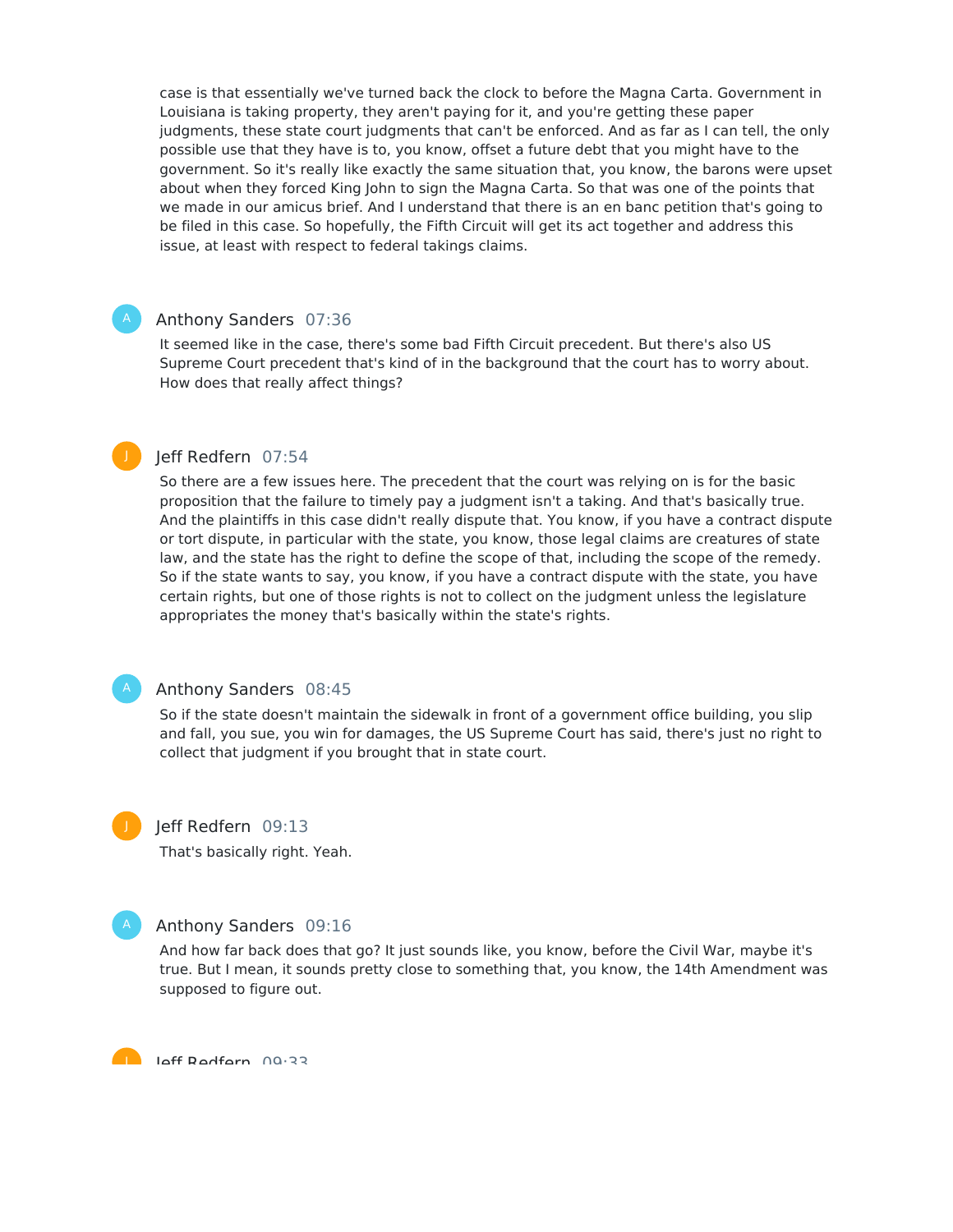#### Jeff Redfern 09:33

J

You know, I'm not sure exactly how far back it goes. I know that pre-Civil War, the Louisiana practice was pretty standard, having to get private bills passed to pay judgments. On the other hand, there isn't evidence that at that time, there was the kind of abuse that's going on now, where you have sort of a systematic decision that we're going to use this immunity to avoid paying the judgment. It seems like at the time legislatures were fairly conscientious about regularly appropriating money to pay judgments.

### Anthony Sanders 10:09

Sure. So listeners who have also listened to our fantastic documentary series Bound By Oath, and the second season, which just wrapped up about being made whole when there's a violation of a constitutional right, they probably won't be that surprised by this news, even though it was surprising to me. I know the Fifth Circuit has said what it's said, and it has its precedent. But where else might this intersect with how the federal Constitution is supposed to hold the state's feet to the fire when they violate the federal Constitution? I mean, it seems like if someone brought this case in federal court and they got a judgment, they actually could go collect on that, because of, you know, the supremacy of the US Constitution and federal law and all that. But, I mean, this was a federal claim. It wasn't state court, but it was a federal claim. And also, you know, there is something to the idea that the 14th Amendment, and not just the 14th Amendment but, you know, the Guarantee Clause, the republican form of government Guarantee Clause in the original Constitution that states are supposed to have some kind of justice system where you can go get justice, and you can petition for redress of grievances, so to speak. And that part of that is having a judgment you can collect upon from the state. Is there anything to that? Or do sovereign immunity and modern ideas about immunity that that we cover in Bound By Oath just mean that those arguments don't get very far?

### J

# Jeff Redfern 12:04

Well, personally, I find that persuasive, at least with respect to federal rights. I think it's pretty hard to say that there's any, you know, reasonable basis for states immunizing themselves from these kinds of federal claims, particularly the Takings Clause, because, you know, it's unique in the Constitution in that it's not only a right, it's the one right in the Constitution where the remedy is also prescribed. It says it right there in the Fifth Amendment, you get compensation. And the Supreme Court has said that it's a self-executing constitutional provision. I think it does get a little bit trickier when you talk about states defining the scope of state-created rights. At the margins, there are interesting cases where you can find there's a conflict between those. So in in a decision a few years back, there was a federal takings decision. And the dissenters said all that's going on here is they're defining the scope of state trespass law. Now state trespass law is clearly sort of a classic state law issue. But if you totally eliminate trespass law, have you taken someone's property? Is there an assumption that there's going to be some level of state law protection for property rights? And I think that a lot of these issues just have not been fully litigated yet.



# Anthony Sanders 13:41

Yeah, I mean, that's really something that we've talked about a few episodes ago about the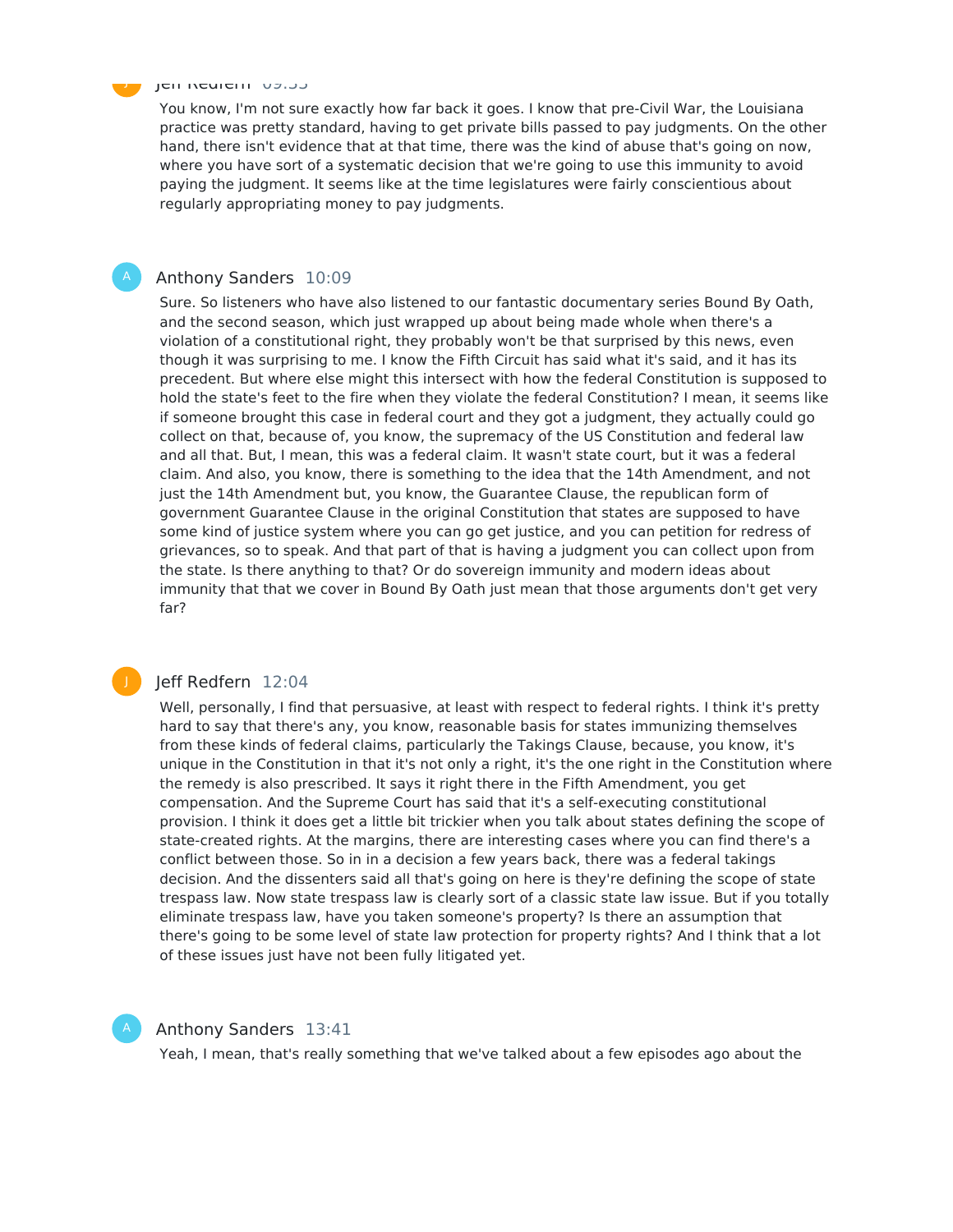idea that the Supreme Court has always said property law itself is defined by state law. And then when that property, I guess, gets moved around by the government, you have a federal takings issue. But is there some limit to how the state can initially define that property law? I think there has to be, otherwise it's kind of like it's turtles all the way down, so to speak.

# Jeff Redfern 14:16

J

Yeah, I think that's right. We talked a few years ago about some laws that were eliminating the tort of private nuisance where somebody who lives near you is doing something on their property that's just so outrageous that it makes it so you can't enjoy your own property. And that, you know, if they really are eliminating that entirely, and someone is able to make it impossible to live on your property, is it really the case that that's just a question of state law and isn't a taking? That seems a little hard to swallow.

# Anthony Sanders 14:52

Well, this hopefully is not going to be an issue that comes up many more times, and the Fifth Circuit can figure some of this out. And maybe the state of Louisiana, which is very good at getting new constitutions and changing its constitution. It actually, I think, has the record for the most constitutions of any state in US history, something like 11. Maybe they can sort this out. And so it won't be a problem going forward for anyone, whatever your claim is, who rightfully is owed money by the state government. If you want to dig a little bit more into these questions of remedies and how to be made whole by the government when it does something wrong to you, again, of course, you can listen to Bound By Oath, the series. Just search Bound By Oath on any podcast app, and we'll put a link on the show notes as well, if you're not familiar with that podcast series. Also, self-promotion, I wrote a piece on our blog, the Center for Judicial Engagement blog, about a year ago on various ideas of rights against against the government. One that doesn't come up very much that some people have written about recently is the Petition Clause. In the First Amendment, it says the right to petition the government, and actually at the time of the founding or the time of Blackstone, certainly before that, that could mean just suing the government, because most lawsuits were technically started with a petition. So not something Supreme Court has recognized but maybe that'd be something that could be be claimed in the future when we're talking about the government violating your rights and not giving you your just compensation. So now we're going to turn away from these unhappy tails in the state of Louisiana to smiles in the Ninth Circuit. So this is an issue that we at the Institute for Justice don't litigate but we know a bit about, because we have been involved in some economic liberty cases over the years that involve the dental industry. The dental industry, like many industries, is very protectionist. Of course, the dental industry is very regulated, you need a license in any state to practice dentistry and various subcategories of dentistry. Also, things like dental hygienists, you know, they need a license. And so there's a lot of restrictions that are pretty anti-competitive, that go beyond just protecting public health and safety in the dental industry. So we filed an amicus brief a few years ago about our work when it comes to economic liberty and in constitutional protections of economic liberty in a case that went to the US Supreme Court about antitrust law. So something people don't realize sometimes is that antitrust law can apply to the government in a way like it can to private businesses. Now, I know, especially libertarians have a lot of critiques of antitrust law. And those are often very good criticisms about how it's not really about competition and how it can actually hurt competition. But federal antitrust law has been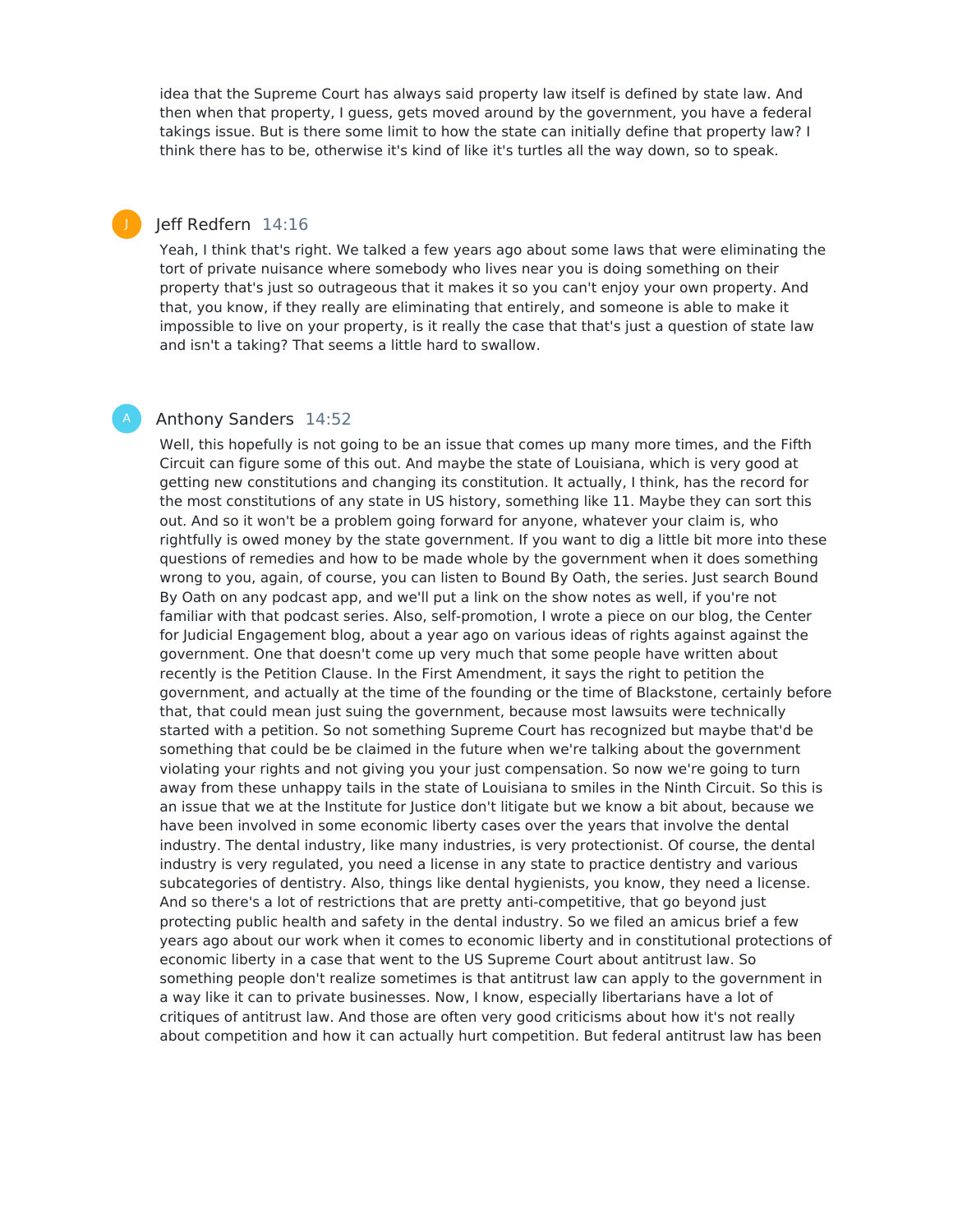around a long time. The Sherman Act was enacted in the late 19th century. And it has been understood not just to apply to, say, businesses getting together and colluding on things like prices and competition, but also actors for the government in certain ways. So the way it usually works is if you're the legislature and you pass a law regulating something or other in the state, that cannot be an antitrust violation. You can't say the legislators got together and they created a lack of competition because they had a price fixing law or something like that, or rent control or whatever it is. That that is not an antitrust law violation. But if you have something where you don't have a clear legislative guidance, or you don't have control review by someone, essentially, who works for the state itself, who's an elected representative, so say the governor or the attorney general of the state reviews what the regulators are doing, or has direct control over what the regulators are doing, then you can have an antitrust problem. So you don't have immunity, it's called Parker immunity after this case from the 1940s, for your antitrust violation. And so this case from 2015 looked at this kind of immunity at the US Supreme Court. And it had to do with the dental board of the state of North Carolina. It was North Carolina State Board of Dental Examiners v. FTC. And it was actually the FTC, the Federal Trade Commission, that brought this case. The details escape me, but it was about teeth whitening. And we've done a few cases to do with teeth whitening because dentists often don't like the competition from just, you know, whitening your teeth without having to go to a dentist and get expensive marked-up procedures done. And so the FTC brought this case, it went to the the US Supreme Court, on whether the members of the dental board, who are mostly dentists, as often is true of these professional boards, are immune from federal antitrust law. And the Supreme Court in that case said, there were some specific facts about how their decisions were reviewed and how the board was structured and that kind of thing, but basically, it said the individuals on the board were not immune from federal antitrust law. Whether or not there's an antitrust violation, a conspiracy, as we say, in antitrust law, is a different question. But the initial immunity from the suit in the first place wasn't found to be there. So fast forward, there is this company Smile Direct, as I mentioned earlier. I'm not exactly sure how they work. But they're these little gap spacers you put in your teeth that you can get online that will do some orthodontic work on your teeth without doing the full blown, you know, go to an orthodontist and get all the braces and all that. And so this was offered and licensed in the state of California by a company I think based in Washington state, or at least the service provider in this case. But nevertheless, Smile Direct says the dental board was harassing them with various enforcement mechanisms. So legal, or at least arguably illegal under the state's regulations, you know, that they were not living up to the four corners of whatever the regulation is, but in a way, they said, that wasn't being done to others. And so they were singling them out. And the conspiracy of the board members who themselves are competitors, in their private capacities, was an antitrust violation. The district court threw this out on a motion to dismiss . And it went up to the Ninth Circuit. Now, the interesting thing about what the Ninth Circuit did is that the district court said there's no immunity here under this North Carolina case from 2015. But then they said, nevertheless, what the board was trying to do was just enforce the law, and so there can't be an antitrust problem. And the Ninth Circuit said, Look, that's really saying immunity after you've said there's no immunity, that's really the same issue. So just because they're using government power, and it's not, you know, blatantly not according to the law, doesn't mean that there can't be an antitrust problem. It's just immunity in a different guise. And so they said there is a claim here, and they remanded to go forward with discovery and all the business that you have in a federal antitrust claim. And I have tried to understand this in the past. I'm not an antitrust lawyer. I never have been. And so I don't really get exactly what is needed now to prove the antitrust conspiracy. But I've been told by people who know, such as our friend Jared Bona, who practices antitrust law in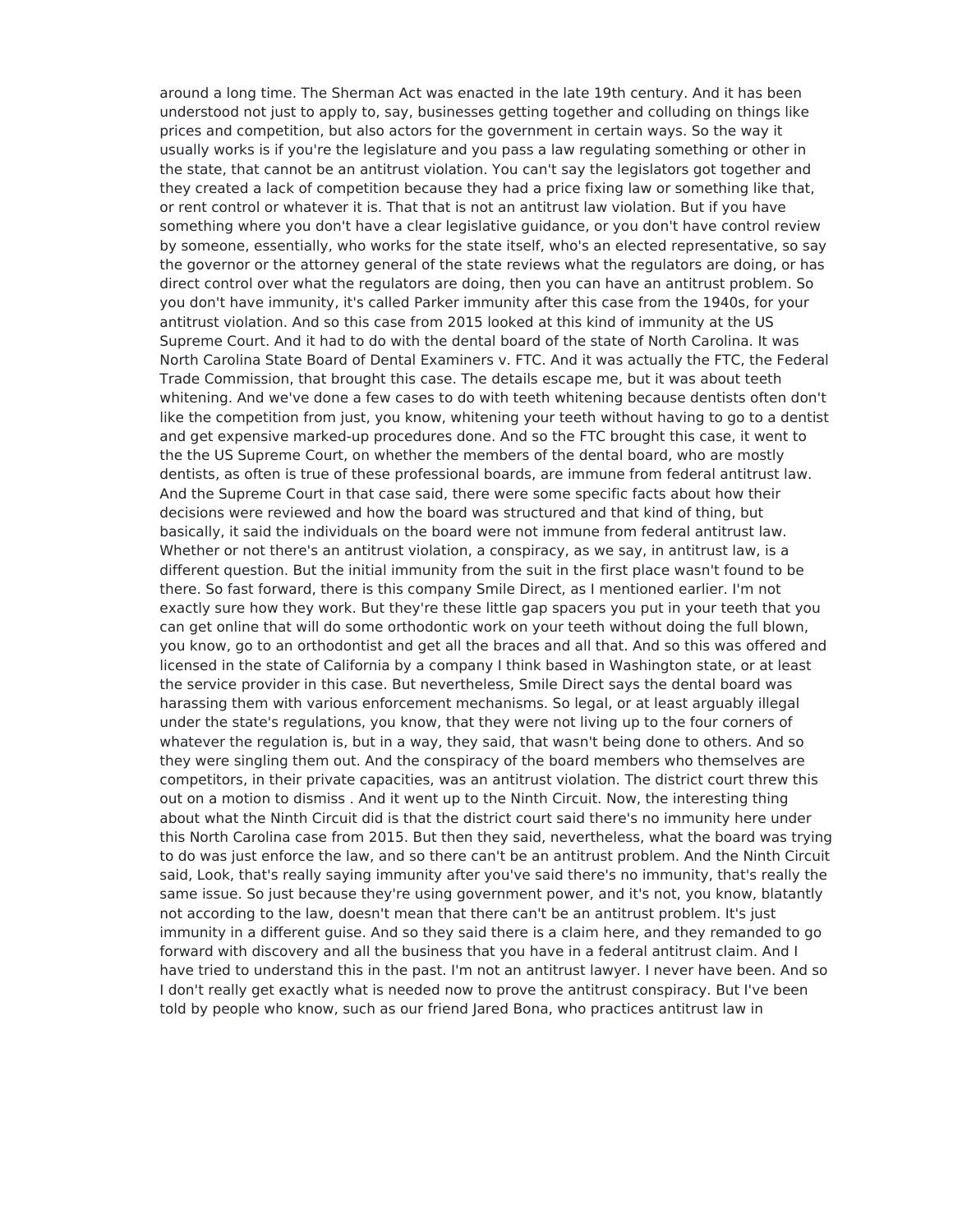California and does these kinds of cases, this itself was not Jared's case, that it can be hard to prove that next level of antitrust. Jeff, before I continue, by the way, do you understand that and what the difference is?

# Jeff Redfern 24:48

J

I guess I do a bit. I have a bit of an antitrust background, but it was more on the appellate side. So when it comes to actually doing the discovery and proving conspiracy, that's not something I've had to do myself. And my understanding is also that in this area where we're dealing with, you know, the intersection of public and private power, it's still a rapidly developing area after the Supreme Court's North Carolina decision.

# Anthony Sanders 25:23

That a good point because the North Carolina decision is a Justice Kennedy decision, and in classic Kennedy style, although I do like the decision, there was some ambiguities about, you know, where the lines are going to be beyond maybe what you normally would have in the case because there was some broad flowing language and then some stuff where you're kind of scratching your head. So this very much is still being worked out.

# Jeff Redfern 25:51

And for a long time, a lot of people were just operating under the assumption that, if you had any connection to state action, antitrust just didn't apply. I think the Supreme Court laid out pretty clearly why that was not correct and had never been the law. So it wasn't trying to change things in the North Carolina case, it was just clarifying that, you know, there had never been blanket immunity just because you hold a state position, particularly with boards like this. Like you said, these are not elected officials, these are people who are moonlighting as regulators, but basically are just industry participants regulating their own competitors.

J

## Anthony Sanders 26:34

Yeah, and one thing that the Supreme Court said in that case was, if you do have a board like this, you need some strict supervision. I mean, that wasn't language they use, but essentially, you need some close supervision of the elected folks or the attorney general or the governor or what have you. And often if there's anything like that, it's really a rubber stamp, and the boards just kind of do what they want. And that seems to be some of what was going on here. That wasn't all that was claimed in this case. That was the major part of the appeal, and that will be the case going forward when it's on remand. But Smile Direct also brought a Dormant Commerce Clause claim, which didn't go very far. And I don't think we need to get into it, but they also brought an equal protection claim, under a class of one theory, it's called, and this is something that really is crying out for more development at the Supreme Court. And for some reason, the Supreme Court isn't interested in it. Well, I mean, we could guess why the Supreme Court isn't interested, but it hasn't been developed. And so there's a growing frustration in the circuit courts about what the heck it is. So class of one is the idea that you can have an equal protection violation even if you're not talking about, say, two separate groups. Now, the classic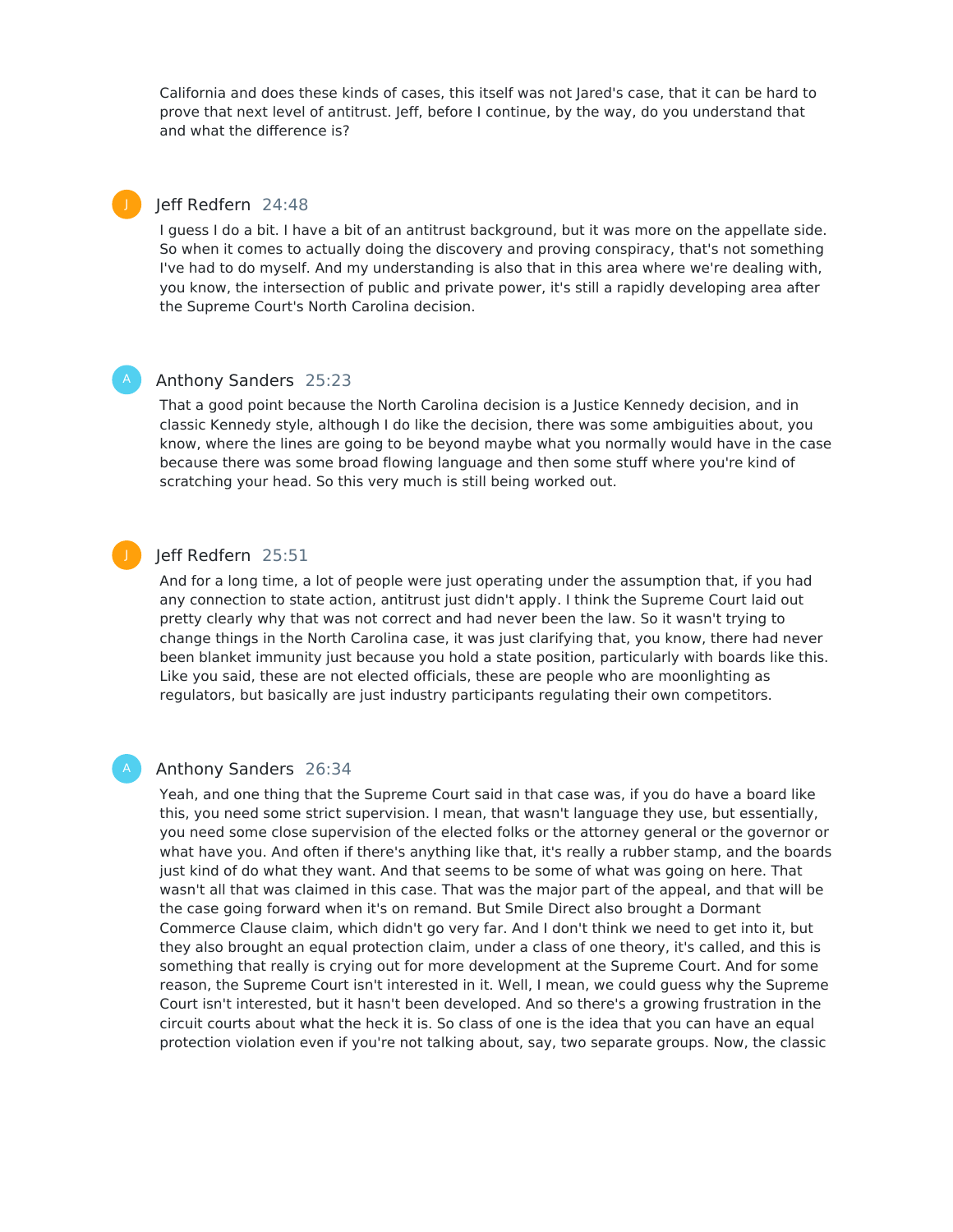case, of course, would be, like, two groups of different races or two groups of different genders. Or if you're talking about more of a rational basis level, groups of, say, those who have licenses and those who don't, or what have you. Class of one is just you are your own class, but you have been treated differently than other folks in a different class, and so there's an equal protection problem. And then usually how this comes up is, say, a property owner. So I was denied a permit to build on my property, but my neighbor across the street has exactly the same looking kind of property, and he got a permit. And my little class of one was discriminated against. Well, Smile Direct is saying they're a class of one. Now, all of this is unfortunately under the rational basis test. So you need a really kind of barbaric situation like the kinds of cases we do at IJ, a rational situation where you where you have a chance of prevailing. But what is even the class in the first place? And so a lot of courts, and the Ninth Circuit now has joined them, have said, You need to have the class to be comparable in all material respects. Which to me sounds like you could argue you have to be exactly identical other than the thing that you're being treated unfairly about. So if your neighbor's lot across the street is just a little bit bigger than yours, are you comparable in all material respects? Well, I could see the city in that case arguing, no, we're not, there's the different sized lots, which kind of explodes any equal protection claim when you're talking about property because property is always different sizes. So in this case, Smile Direct, they say that that's going to be the standard. And they say that it was properly dismissed, because under the complaints, there wasn't sufficient allegations that it was comparable in all material respects. That wasn't the strongest claim in the first place. But this eventually needs to get to the Supreme Court. And I hope the Supreme Court gets a little teeth on what class of one means.

# Jeff Redfern 30:33

J

Yes, or, you know, I have an issue with a lot of these cases, because it seems like what's happening is that whenever a court uses the phrase, class of one, well, first of all, the plaintiff is almost certainly going to lose. And second of all, it seems like class of one is an even harder claim to prevail on then a general equal protection claim that's brought under the rational basis test. And it's not clear that those are really supposed to be different things. You know, we know that we have heightened scrutiny if the government is distinguishing between people on the basis of race or gender, for instance, but when it's drawing distinctions on any other basis, it seems like it should be the same inquiry, whether it's a large group of people being treated differently, or just a handful or just one. I think another issue with this that, you know, has been discussed a lot in the scholarly literature is this whole similarly situated requirement seems to be just the easiest way in the world for courts to not really consider whether what's happening is fair, because you can always find some way that two groups of people are not really identical. Because if they were really identical, then they would be treated the same way. Which is why, you know, some states under their version of the Equal Protection Clause, they don't have a similarly situated requirement, they just say, are the differences in the way you're treating these people related to the differences in the way they're situated? And if you're treating them differently in a way that has no rational connection to the differences in how they're situated, then that states a claim. And it seems like that should be the situation here. If that were the standard, I think that Smile Direct would have stated an equal protection claim. Their argument is, Look, we've been singled out for no reason other than that we pose a competitive threat. And that, whatever differences there are in the way we run our business, those don't explain why we're being targeted in this way.